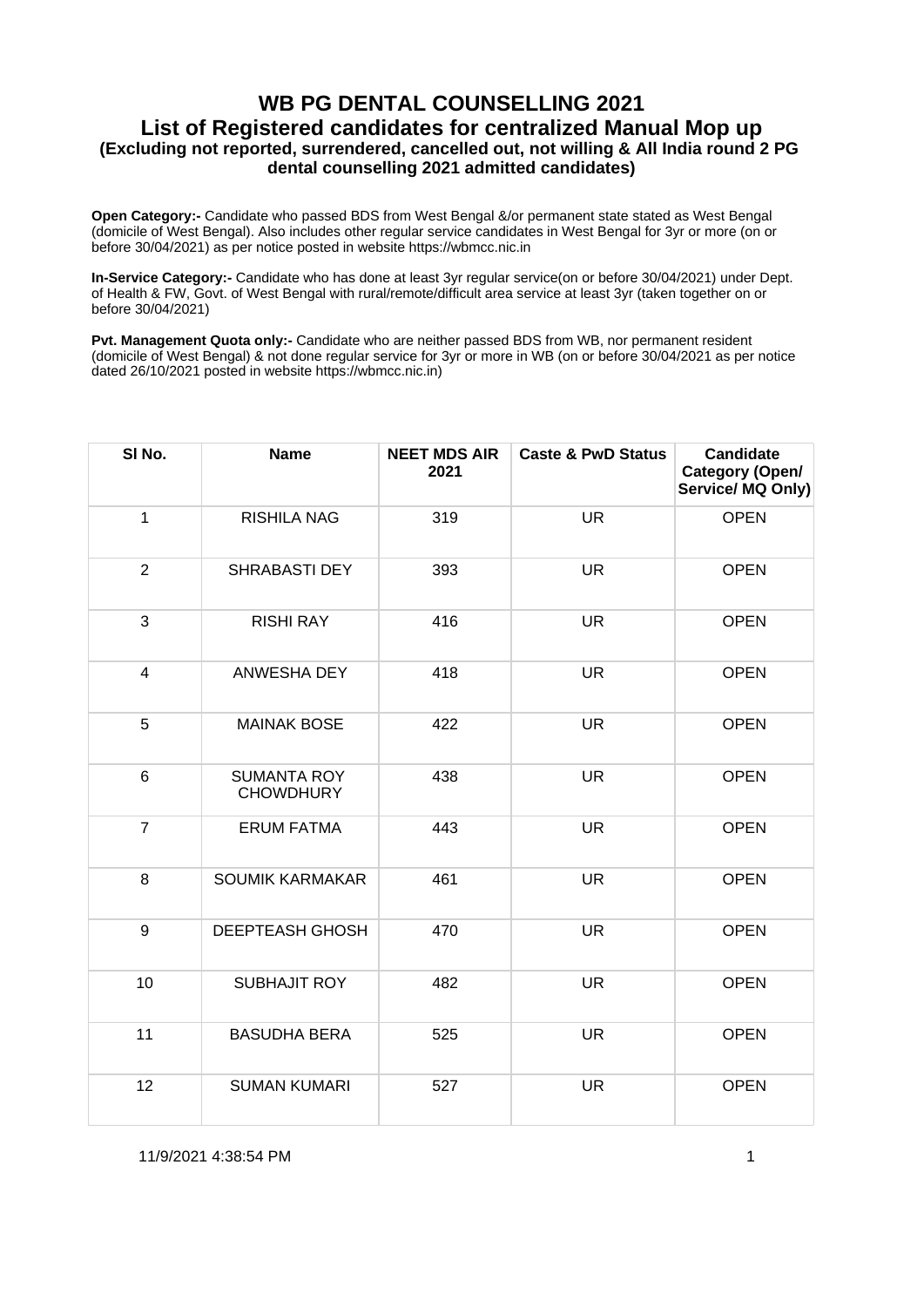**Open Category:-** Candidate who passed BDS from West Bengal &/or permanent state stated as West Bengal (domicile of West Bengal). Also includes other regular service candidates in West Bengal for 3yr or more (on or before 30/04/2021) as per notice posted in website https://wbmcc.nic.in

**In-Service Category:-** Candidate who has done at least 3yr regular service(on or before 30/04/2021) under Dept. of Health & FW, Govt. of West Bengal with rural/remote/difficult area service at least 3yr (taken together on or before 30/04/2021)

**Pvt. Management Quota only:-** Candidate who are neither passed BDS from WB, nor permanent resident (domicile of West Bengal) & not done regular service for 3yr or more in WB (on or before 30/04/2021 as per notice dated 26/10/2021 posted in website https://wbmcc.nic.in)

| SI No. | <b>Name</b>                        | <b>NEET MDS AIR</b><br>2021 | <b>Caste &amp; PwD Status</b> | <b>Candidate</b><br>Category (Open/<br>Service/ MQ Only) |
|--------|------------------------------------|-----------------------------|-------------------------------|----------------------------------------------------------|
| 13     | <b>MITRASEN MANNA</b>              | 530                         | OBC-B                         | <b>IN-SERVICE</b>                                        |
| 14     | <b>ARNAB</b><br><b>CHAKRABORTY</b> | 560                         | <b>UR</b>                     | <b>OPEN</b>                                              |
| 15     | <b>ANWESHA PAUL</b>                | 862                         | <b>UR</b>                     | <b>OPEN</b>                                              |
| 16     | <b>SUBHANKAR</b><br>BANDYOPADHYAY  | 876                         | <b>UR</b>                     | <b>OPEN</b>                                              |
| 17     | <b>NAINSREE</b>                    | 998                         | <b>UR</b>                     | <b>OPEN</b>                                              |
| 18     | <b>SAUMILI BISWAS</b>              | 1024                        | <b>UR</b>                     | <b>OPEN</b>                                              |
| 19     | <b>SREEJA KARMAKAR</b>             | 1033                        | OBC-B                         | <b>OPEN</b>                                              |
| 20     | <b>DEBDEEP KUILA</b>               | 1085                        | <b>UR</b>                     | <b>OPEN</b>                                              |
| 21     | <b>SRIPARNA AIN</b>                | 1088                        | <b>UR</b>                     | <b>OPEN</b>                                              |
| 22     | <b>URVISHA PANDEY</b>              | 1108                        | <b>UR</b>                     | <b>OPEN</b>                                              |
| 23     | <b>ANIRBAN BISWAS</b>              | 1153                        | OBC-B                         | <b>IN-SERVICE</b>                                        |
| 24     | <b>JOYETA GHOSH</b>                | 1231                        | <b>UR</b>                     | <b>OPEN</b>                                              |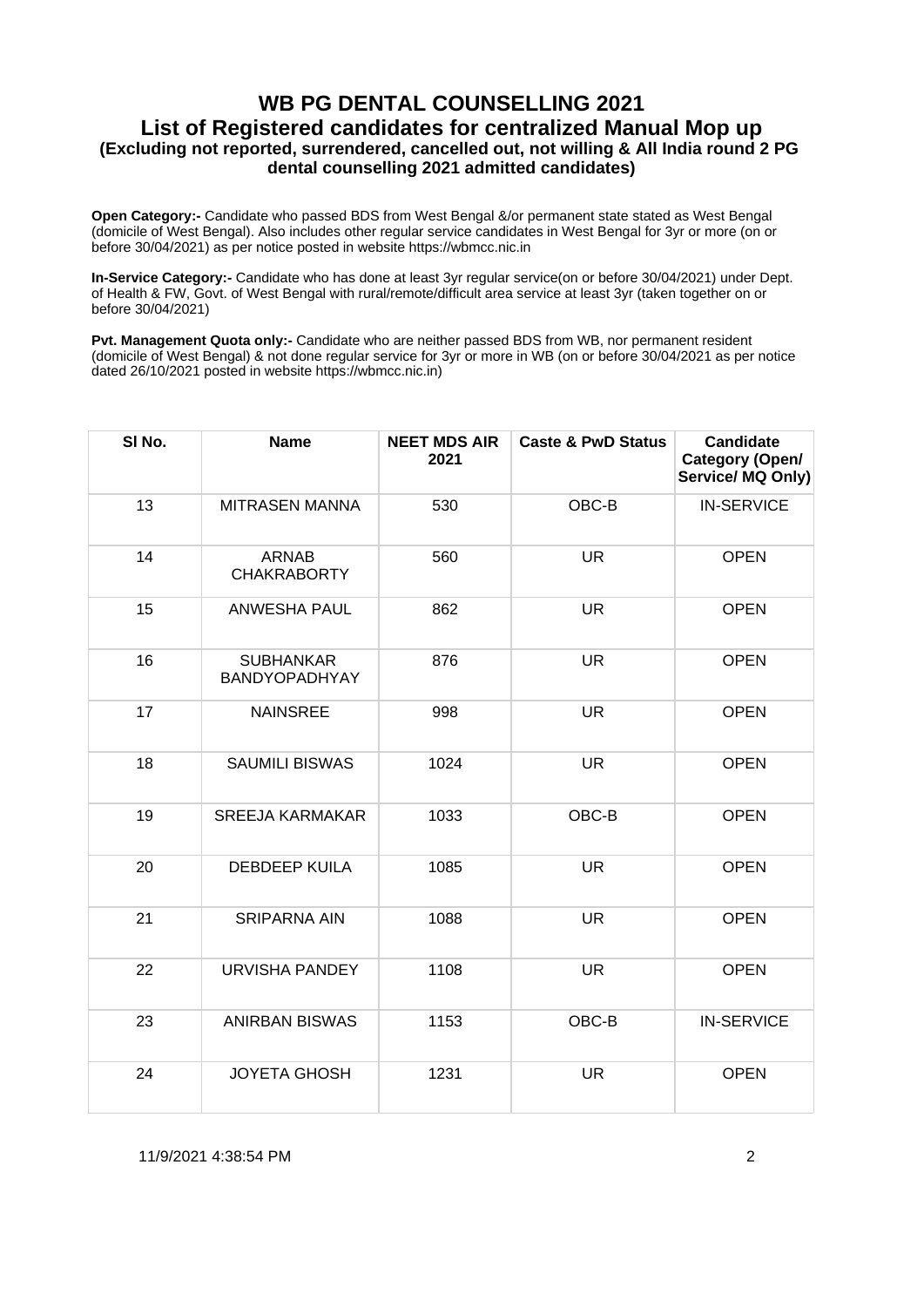**Open Category:-** Candidate who passed BDS from West Bengal &/or permanent state stated as West Bengal (domicile of West Bengal). Also includes other regular service candidates in West Bengal for 3yr or more (on or before 30/04/2021) as per notice posted in website https://wbmcc.nic.in

**In-Service Category:-** Candidate who has done at least 3yr regular service(on or before 30/04/2021) under Dept. of Health & FW, Govt. of West Bengal with rural/remote/difficult area service at least 3yr (taken together on or before 30/04/2021)

**Pvt. Management Quota only:-** Candidate who are neither passed BDS from WB, nor permanent resident (domicile of West Bengal) & not done regular service for 3yr or more in WB (on or before 30/04/2021 as per notice dated 26/10/2021 posted in website https://wbmcc.nic.in)

| SI No. | <b>Name</b>                         | <b>NEET MDS AIR</b><br>2021 | <b>Caste &amp; PwD Status</b> | <b>Candidate</b><br>Category (Open/<br>Service/ MQ Only) |
|--------|-------------------------------------|-----------------------------|-------------------------------|----------------------------------------------------------|
| 25     | <b>AVIJIT CHOWDHURY</b>             | 1531                        | OBC-B                         | <b>IN-SERVICE</b>                                        |
| 26     | <b>KUSHAL KUMAR</b><br><b>GHOSH</b> | 1618                        | <b>UR</b>                     | <b>OPEN</b>                                              |
| 27     | <b>MAINAK DAS</b>                   | 1781                        | <b>UR</b>                     | <b>IN-SERVICE</b>                                        |
| 28     | SIDHARTHA DAS                       | 1799                        | <b>UR</b>                     | <b>OPEN</b>                                              |
| 29     | <b>DEBANWITA DUTTA</b>              | 2136                        | <b>UR</b>                     | <b>OPEN</b>                                              |
| 30     | <b>NILESH PAKRASHI</b>              | 2219                        | <b>UR</b>                     | <b>OPEN</b>                                              |
| 31     | <b>DEBASMITA RAY</b>                | 2277                        | SC                            | <b>OPEN</b>                                              |
| 32     | <b>GUNJA GHOSH</b>                  | 2285                        | OBC-B                         | <b>OPEN</b>                                              |
| 33     | <b>SK EKRAMUR</b><br><b>RAHMAN</b>  | 2288                        | OBC-A                         | <b>OPEN</b>                                              |
| 34     | <b>ABHISIKTA GHOSH</b>              | 2307                        | <b>UR</b>                     | <b>OPEN</b>                                              |
| 35     | <b>DEBRAJ SAMANTA</b>               | 2534                        | <b>UR</b>                     | <b>OPEN</b>                                              |
| 36     | <b>LOVELY DAS</b>                   | 2775                        | <b>SC</b>                     | <b>OPEN</b>                                              |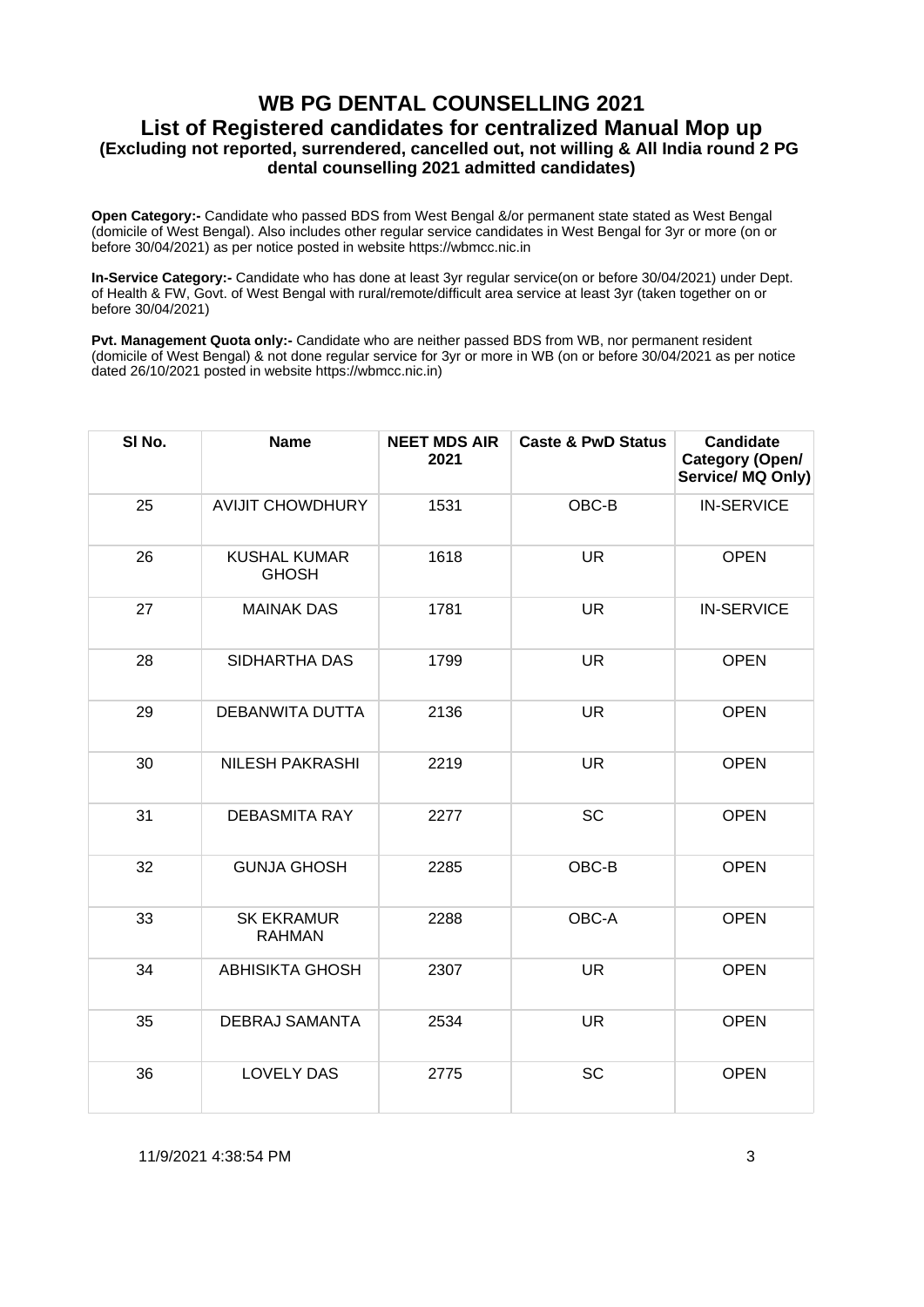**Open Category:-** Candidate who passed BDS from West Bengal &/or permanent state stated as West Bengal (domicile of West Bengal). Also includes other regular service candidates in West Bengal for 3yr or more (on or before 30/04/2021) as per notice posted in website https://wbmcc.nic.in

**In-Service Category:-** Candidate who has done at least 3yr regular service(on or before 30/04/2021) under Dept. of Health & FW, Govt. of West Bengal with rural/remote/difficult area service at least 3yr (taken together on or before 30/04/2021)

**Pvt. Management Quota only:-** Candidate who are neither passed BDS from WB, nor permanent resident (domicile of West Bengal) & not done regular service for 3yr or more in WB (on or before 30/04/2021 as per notice dated 26/10/2021 posted in website https://wbmcc.nic.in)

| SI No. | <b>Name</b>                            | <b>NEET MDS AIR</b><br>2021 | <b>Caste &amp; PwD Status</b> | <b>Candidate</b><br>Category (Open/<br>Service/MQ Only) |
|--------|----------------------------------------|-----------------------------|-------------------------------|---------------------------------------------------------|
| 37     | <b>LABANYA BISWAS</b>                  | 2854                        | <b>SC</b>                     | <b>OPEN</b>                                             |
| 38     | <b>SAYANTANI SAHA</b>                  | 2860                        | <b>UR</b>                     | <b>OPEN</b>                                             |
| 39     | <b>PUSPITA BARMAN</b>                  | 2866                        | <b>SC</b>                     | <b>OPEN</b>                                             |
| 40     | KUNTALA MONDAL                         | 2887                        | <b>UR</b>                     | <b>OPEN</b>                                             |
| 41     | <b>AYASMITA NAG</b>                    | 2923                        | <b>UR</b>                     | <b>OPEN</b>                                             |
| 42     | SHUBHADEEP DUTTA                       | 3322                        | OBC-B                         | <b>OPEN</b>                                             |
| 43     | SABYASACHI BHOWAL                      | 3331                        | OBC-B                         | <b>IN-SERVICE</b>                                       |
| 44     | <b>SANGITARAO RAVI</b><br><b>KUMAR</b> | 3378                        | <b>UR</b>                     | <b>OPEN</b>                                             |
| 45     | <b>BITHI SOW</b>                       | 3500                        | <b>SC</b>                     | <b>OPEN</b>                                             |
| 46     | <b>MEKHLA JAYANTI</b>                  | 3637                        | <b>UR</b>                     | <b>OPEN</b>                                             |
| 47     | <b>SWARUP SAHA</b>                     | 3676                        | <b>UR</b>                     | <b>OPEN</b>                                             |
| 48     | <b>ANKITA MUTT</b>                     | 3719                        | <b>UR</b>                     | <b>OPEN</b>                                             |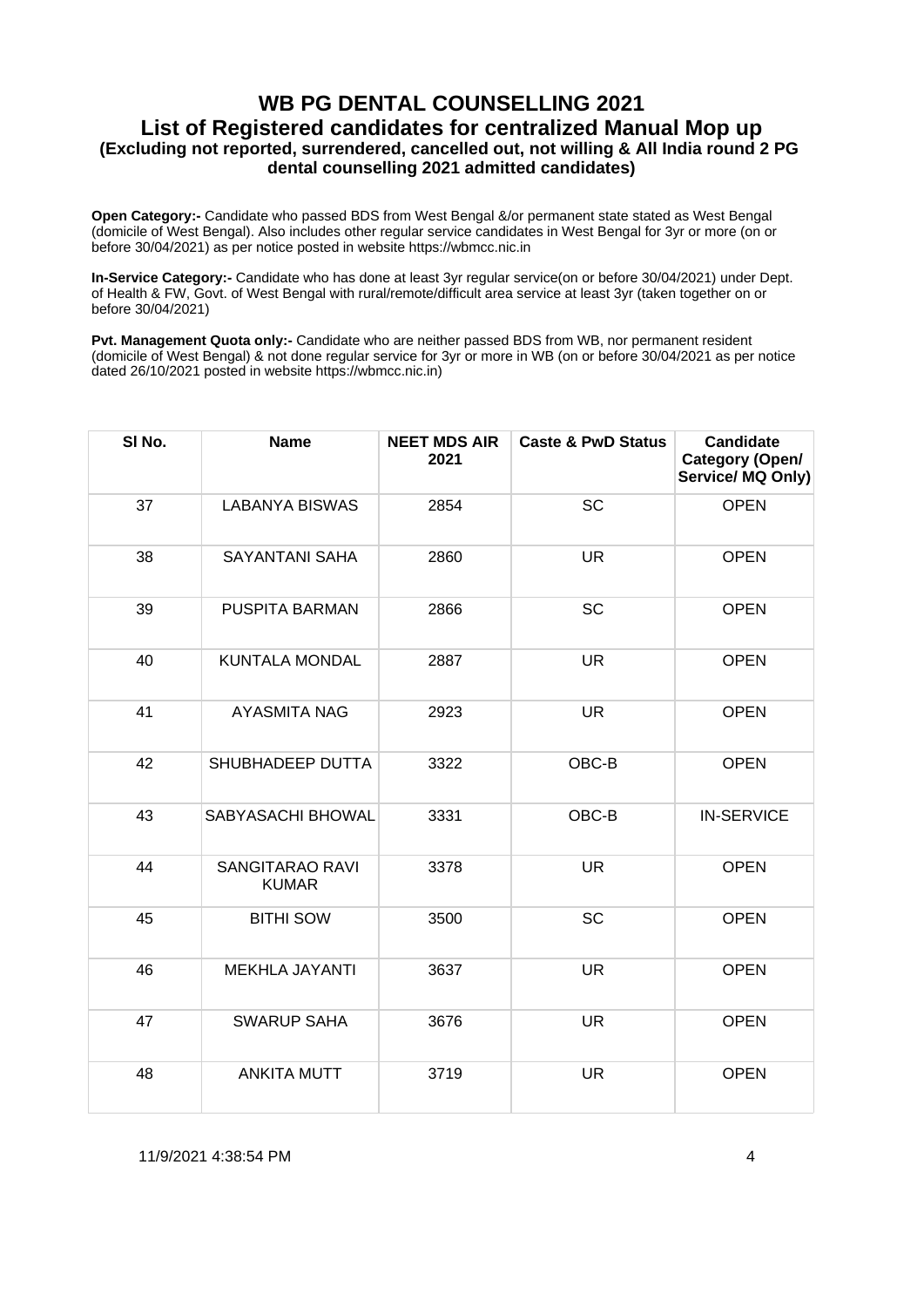**Open Category:-** Candidate who passed BDS from West Bengal &/or permanent state stated as West Bengal (domicile of West Bengal). Also includes other regular service candidates in West Bengal for 3yr or more (on or before 30/04/2021) as per notice posted in website https://wbmcc.nic.in

**In-Service Category:-** Candidate who has done at least 3yr regular service(on or before 30/04/2021) under Dept. of Health & FW, Govt. of West Bengal with rural/remote/difficult area service at least 3yr (taken together on or before 30/04/2021)

**Pvt. Management Quota only:-** Candidate who are neither passed BDS from WB, nor permanent resident (domicile of West Bengal) & not done regular service for 3yr or more in WB (on or before 30/04/2021 as per notice dated 26/10/2021 posted in website https://wbmcc.nic.in)

| SI No. | <b>Name</b>                             | <b>NEET MDS AIR</b><br>2021 | <b>Caste &amp; PwD Status</b> | <b>Candidate</b><br>Category (Open/<br>Service/ MQ Only) |
|--------|-----------------------------------------|-----------------------------|-------------------------------|----------------------------------------------------------|
| 49     | <b>ABHIJIT GHOSH</b>                    | 3948                        | <b>UR</b>                     | <b>IN-SERVICE</b>                                        |
| 50     | <b>HAIMANTI GHOSH</b>                   | 4126                        | <b>UR</b>                     | <b>IN-SERVICE</b>                                        |
| 51     | <b>BENAZIR SULTANA</b><br><b>MONDAL</b> | 4203                        | OBC-A                         | <b>OPEN</b>                                              |
| 52     | <b>JOYITA DAS</b>                       | 4360                        | <b>UR</b>                     | <b>OPEN</b>                                              |
| 53     | <b>SIKENDER SINGH</b>                   | 4496                        | <b>UR</b>                     | <b>IN-SERVICE</b>                                        |
| 54     | MOUSUMI MONDAL                          | 4778                        | <b>SC</b>                     | <b>IN-SERVICE</b>                                        |
| 55     | <b>PALLABI</b><br><b>CHAKRABORTY</b>    | 4958                        | <b>UR</b>                     | <b>OPEN</b>                                              |
| 56     | <b>DIPALI PANDEY</b>                    | 4962                        | <b>UR</b>                     | <b>IN-SERVICE</b>                                        |
| 57     | <b>JAYANTI PRABHA</b>                   | 5024                        | <b>OBC</b>                    | <b>IN-SERVICE</b>                                        |
| 58     | <b>NOUREEN NAHAR</b>                    | 5125                        | OBC-A                         | <b>OPEN</b>                                              |
| 59     | <b>USHAKIRAN MALLICK</b>                | 5174                        | <b>UR</b>                     | <b>OPEN</b>                                              |
| 60     | <b>MD MUNABBAR</b><br><b>HOSSAIN</b>    | 5405                        | OBC-A                         | <b>OPEN</b>                                              |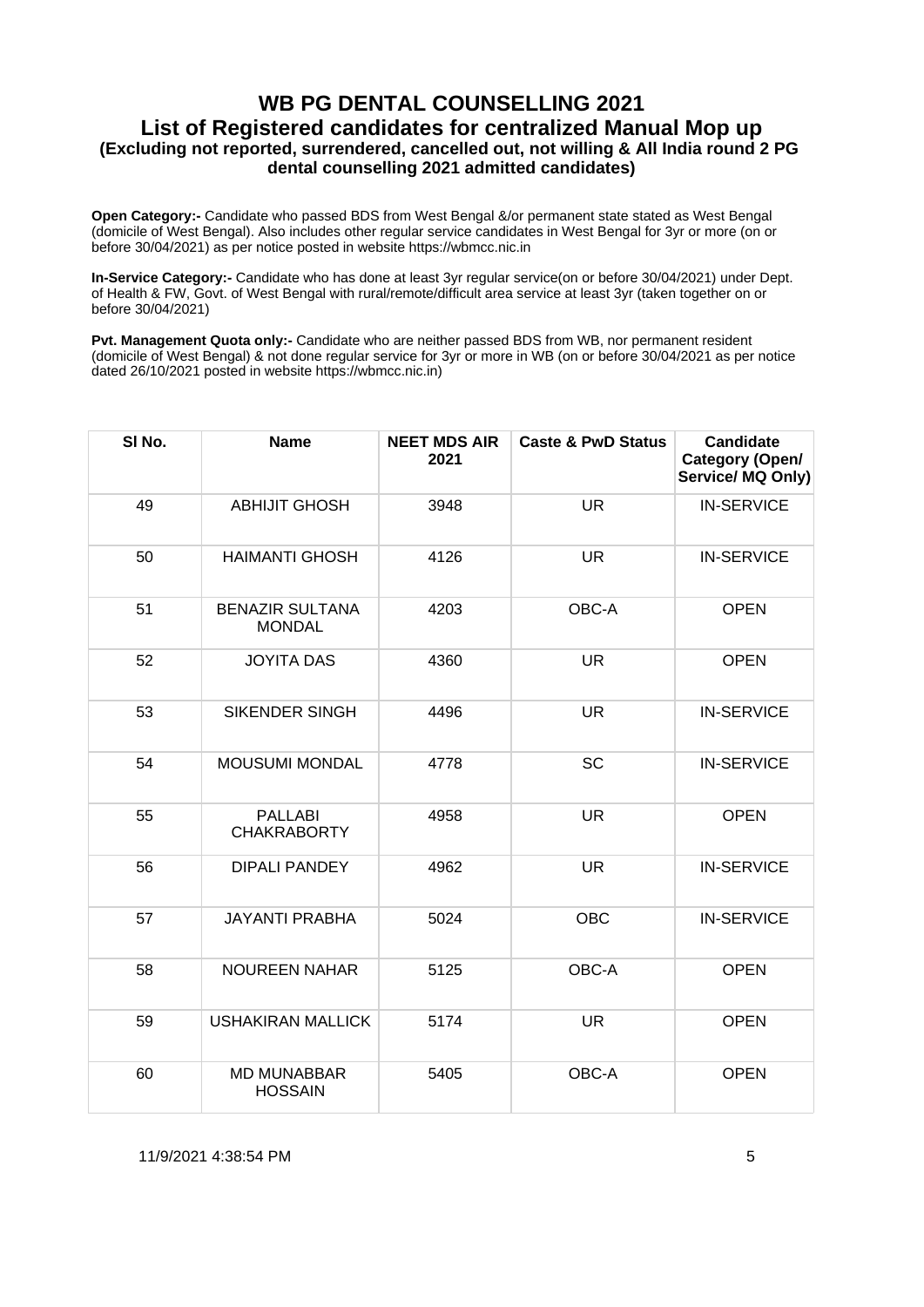**Open Category:-** Candidate who passed BDS from West Bengal &/or permanent state stated as West Bengal (domicile of West Bengal). Also includes other regular service candidates in West Bengal for 3yr or more (on or before 30/04/2021) as per notice posted in website https://wbmcc.nic.in

**In-Service Category:-** Candidate who has done at least 3yr regular service(on or before 30/04/2021) under Dept. of Health & FW, Govt. of West Bengal with rural/remote/difficult area service at least 3yr (taken together on or before 30/04/2021)

**Pvt. Management Quota only:-** Candidate who are neither passed BDS from WB, nor permanent resident (domicile of West Bengal) & not done regular service for 3yr or more in WB (on or before 30/04/2021 as per notice dated 26/10/2021 posted in website https://wbmcc.nic.in)

| SI No. | <b>Name</b>            | <b>NEET MDS AIR</b><br>2021 | <b>Caste &amp; PwD Status</b> | <b>Candidate</b><br>Category (Open/<br>Service/ MQ Only) |
|--------|------------------------|-----------------------------|-------------------------------|----------------------------------------------------------|
| 61     | POULOMI SAHA           | 5518                        | <b>SC</b>                     | <b>OPEN</b>                                              |
| 62     | <b>SURAJIT MAJI</b>    | 5538                        | <b>SC</b>                     | <b>IN-SERVICE</b>                                        |
| 63     | <b>SUMAN MAITI</b>     | 5590                        | <b>UR</b>                     | <b>OPEN</b>                                              |
| 64     | PRITHA PRAMANICK       | 5615                        | <b>SC</b>                     | <b>OPEN</b>                                              |
| 65     | <b>TANAYA BADYAKAR</b> | 5876                        | <b>SC</b>                     | <b>OPEN</b>                                              |
| 66     | <b>ROJINA PERVIN</b>   | 6096                        | OBC-A                         | <b>IN-SERVICE</b>                                        |
| 67     | <b>SAYANTANI MAJI</b>  | 6105                        | <b>UR</b>                     | <b>OPEN</b>                                              |
| 68     | <b>BANDANA ROY</b>     | 6530                        | <b>UR</b>                     | <b>PRIVATE</b><br><b>MANAGEMENT</b><br><b>ONLY</b>       |
| 69     | <b>SONALI BAG</b>      | 6666                        | <b>SC</b>                     | <b>OPEN</b>                                              |
| 70     | PANDIT ROMA MADAN      | 6703                        | <b>UR</b>                     | <b>PRIVATE</b><br><b>MANAGEMENT</b><br><b>ONLY</b>       |
| 71     | <b>SANJUKTA LAHA</b>   | 6757                        | OBC-B                         | <b>OPEN</b>                                              |
| 72     | <b>PUJA MAITY</b>      | 7004                        | OBC-A                         | <b>OPEN</b>                                              |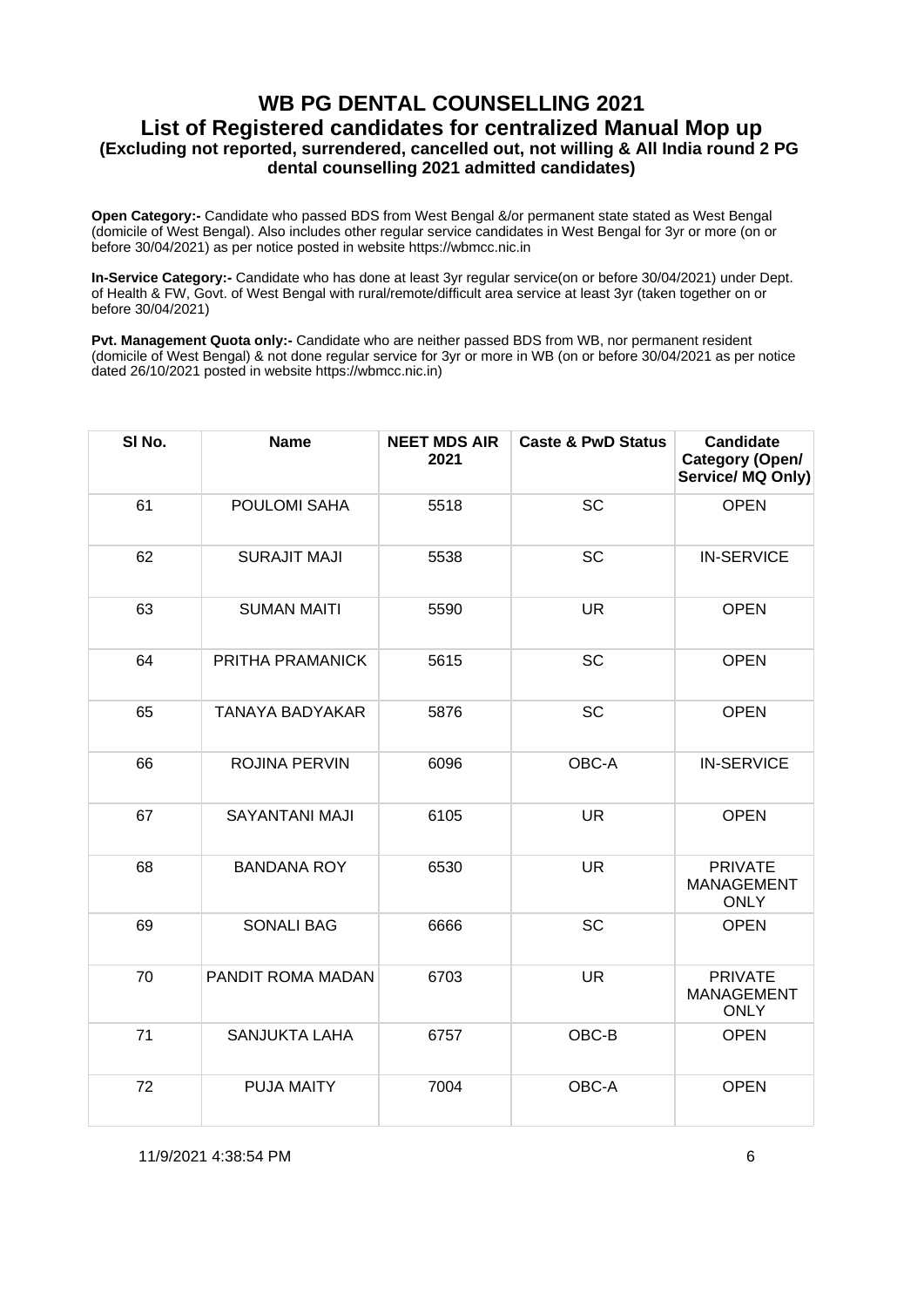**Open Category:-** Candidate who passed BDS from West Bengal &/or permanent state stated as West Bengal (domicile of West Bengal). Also includes other regular service candidates in West Bengal for 3yr or more (on or before 30/04/2021) as per notice posted in website https://wbmcc.nic.in

**In-Service Category:-** Candidate who has done at least 3yr regular service(on or before 30/04/2021) under Dept. of Health & FW, Govt. of West Bengal with rural/remote/difficult area service at least 3yr (taken together on or before 30/04/2021)

**Pvt. Management Quota only:-** Candidate who are neither passed BDS from WB, nor permanent resident (domicile of West Bengal) & not done regular service for 3yr or more in WB (on or before 30/04/2021 as per notice dated 26/10/2021 posted in website https://wbmcc.nic.in)

| SI No. | <b>Name</b>                           | <b>NEET MDS AIR</b><br>2021 | <b>Caste &amp; PwD Status</b> | <b>Candidate</b><br>Category (Open/<br>Service/ MQ Only) |
|--------|---------------------------------------|-----------------------------|-------------------------------|----------------------------------------------------------|
| 73     | <b>SHRUTOKIRTI</b><br><b>BANERJEE</b> | 7045                        | <b>UR</b>                     | <b>OPEN</b>                                              |
| 74     | <b>TANVI ISLAM</b>                    | 7091                        | OBC-A                         | <b>IN-SERVICE</b>                                        |
| 75     | <b>MANISHA DARUKA</b>                 | 7119                        | <b>UR</b>                     | <b>OPEN</b>                                              |
| 76     | <b>RHITAM GHOSAL</b>                  | 7135                        | <b>UR</b>                     | <b>OPEN</b>                                              |
| 77     | NAMISHA SOMANI                        | 7232                        | <b>UR</b>                     | <b>OPEN</b>                                              |
| 78     | <b>AVINASH JAIN</b>                   | 7419                        | <b>UR</b>                     | <b>OPEN</b>                                              |
| 79     | <b>SHARMISTA SEN</b>                  | 7488                        | <b>UR</b>                     | <b>OPEN</b>                                              |
| 80     | <b>AHANA GOSWAMI</b>                  | 7878                        | <b>UR</b>                     | <b>OPEN</b>                                              |
| 81     | <b>AMRITA SINGH</b>                   | 8681                        | <b>UR</b>                     | <b>OPEN</b>                                              |
| 82     | <b>SANDEEP KUMAR</b><br><b>DUBEY</b>  | 8758                        | <b>UR</b>                     | <b>IN-SERVICE</b>                                        |
| 83     | PROGYNA PARAMITA<br><b>PAL</b>        | 9415                        | OBC-B                         | <b>OPEN</b>                                              |
| 84     | <b>SMRITI SARKAR</b>                  | 9743                        | <b>SC</b>                     | <b>OPEN</b>                                              |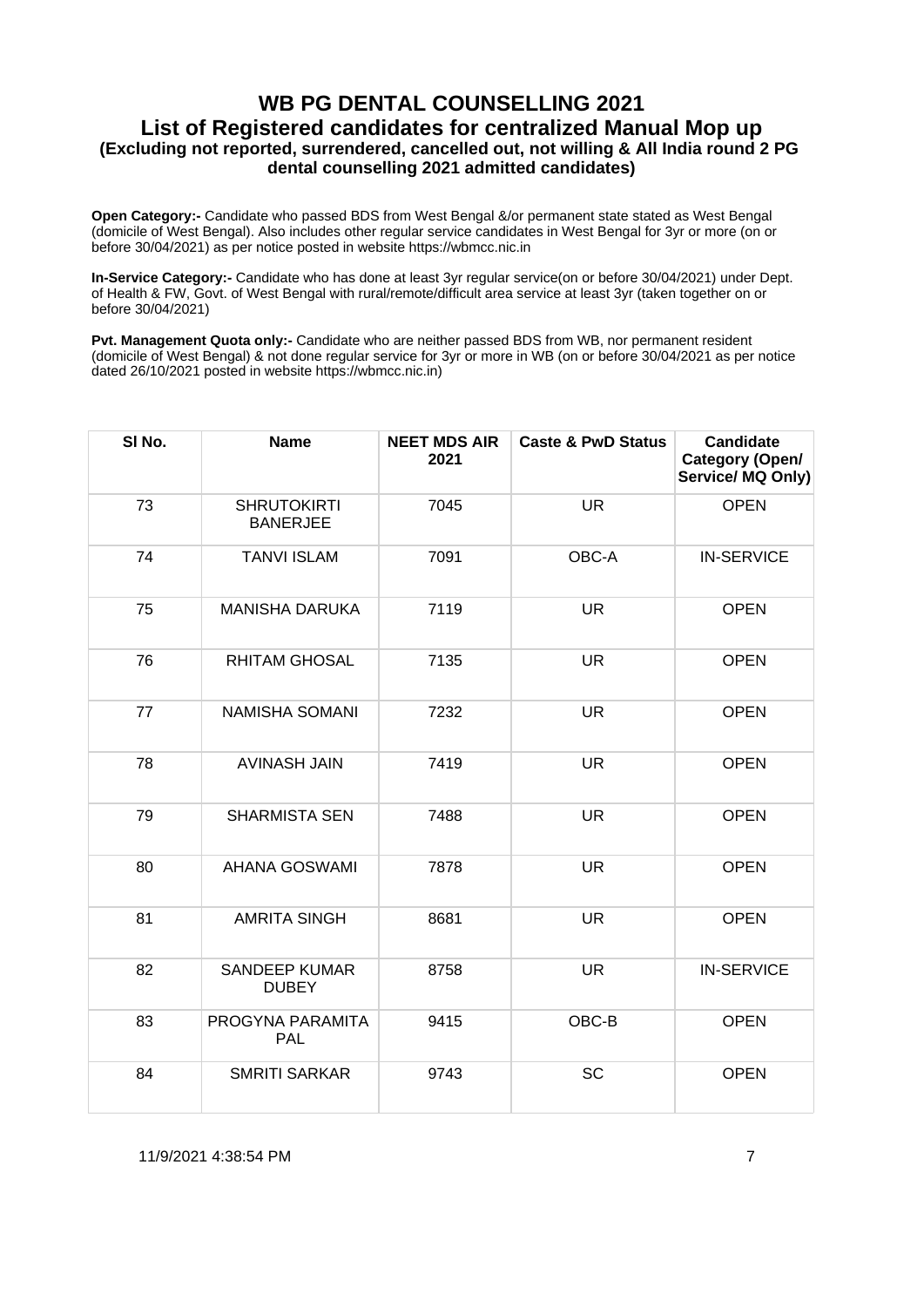**Open Category:-** Candidate who passed BDS from West Bengal &/or permanent state stated as West Bengal (domicile of West Bengal). Also includes other regular service candidates in West Bengal for 3yr or more (on or before 30/04/2021) as per notice posted in website https://wbmcc.nic.in

**In-Service Category:-** Candidate who has done at least 3yr regular service(on or before 30/04/2021) under Dept. of Health & FW, Govt. of West Bengal with rural/remote/difficult area service at least 3yr (taken together on or before 30/04/2021)

**Pvt. Management Quota only:-** Candidate who are neither passed BDS from WB, nor permanent resident (domicile of West Bengal) & not done regular service for 3yr or more in WB (on or before 30/04/2021 as per notice dated 26/10/2021 posted in website https://wbmcc.nic.in)

| SI No. | <b>Name</b>                              | <b>NEET MDS AIR</b><br>2021 | <b>Caste &amp; PwD Status</b> | <b>Candidate</b><br>Category (Open/<br>Service/ MQ Only) |
|--------|------------------------------------------|-----------------------------|-------------------------------|----------------------------------------------------------|
| 85     | <b>SHREYA DAS</b>                        | 9813                        | <b>UR</b>                     | <b>OPEN</b>                                              |
| 86     | <b>ARCHANA TIWARI</b>                    | 9852                        | <b>UR</b>                     | <b>OPEN</b>                                              |
| 87     | <b>SUCHETANA</b><br><b>CHAKRABORTY</b>   | 9935                        | <b>UR</b>                     | <b>OPEN</b>                                              |
| 88     | POWLAMY BASU                             | 10182                       | <b>UR</b>                     | <b>OPEN</b>                                              |
| 89     | <b>SREEJIT SAHA</b>                      | 10372                       | <b>UR</b>                     | <b>OPEN</b>                                              |
| 90     | <b>SUMIT KANTI PODDER</b>                | 10437                       | <b>SC</b>                     | <b>IN-SERVICE</b>                                        |
| 91     | <b>ARUNDHATI</b><br><b>BHATTACHARYYA</b> | 10446                       | <b>UR</b>                     | <b>IN-SERVICE</b>                                        |
| 92     | <b>SUJAYESH HALDER</b>                   | 10676                       | <b>UR</b>                     | <b>IN-SERVICE</b>                                        |
| 93     | <b>NEELAKSHI SACHDEV</b>                 | 11352                       | <b>UR</b>                     | <b>OPEN</b>                                              |
| 94     | <b>RUPA BARMAN</b>                       | 11406                       | <b>SC</b>                     | <b>OPEN</b>                                              |
| 95     | DIL MOHAMMAD                             | 11967                       | OBC-A                         | <b>OPEN</b>                                              |
| 96     | <b>SURANJANA ROY</b>                     | 11973                       | <b>UR</b>                     | <b>OPEN</b>                                              |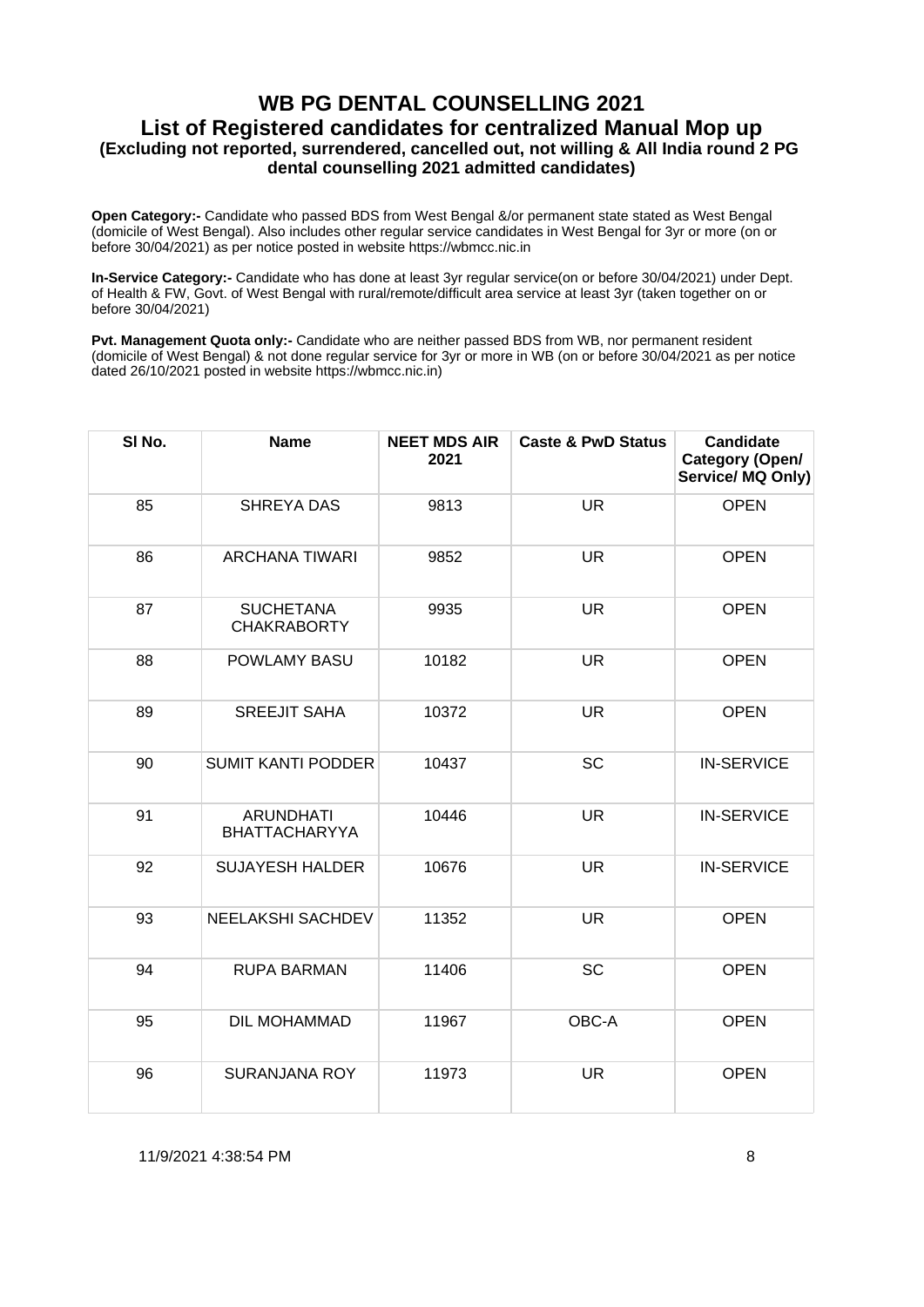**Open Category:-** Candidate who passed BDS from West Bengal &/or permanent state stated as West Bengal (domicile of West Bengal). Also includes other regular service candidates in West Bengal for 3yr or more (on or before 30/04/2021) as per notice posted in website https://wbmcc.nic.in

**In-Service Category:-** Candidate who has done at least 3yr regular service(on or before 30/04/2021) under Dept. of Health & FW, Govt. of West Bengal with rural/remote/difficult area service at least 3yr (taken together on or before 30/04/2021)

**Pvt. Management Quota only:-** Candidate who are neither passed BDS from WB, nor permanent resident (domicile of West Bengal) & not done regular service for 3yr or more in WB (on or before 30/04/2021 as per notice dated 26/10/2021 posted in website https://wbmcc.nic.in)

| SI No. | <b>Name</b>                         | <b>NEET MDS AIR</b><br>2021 | <b>Caste &amp; PwD Status</b> | <b>Candidate</b><br>Category (Open/<br>Service/ MQ Only) |
|--------|-------------------------------------|-----------------------------|-------------------------------|----------------------------------------------------------|
| 97     | DR. ANIMESH<br><b>MONDAL</b>        | 12113                       | <b>SC</b>                     | <b>IN-SERVICE</b>                                        |
| 98     | SNIGDHA SHARMA                      | 12215                       | <b>UR</b>                     | <b>OPEN</b>                                              |
| 99     | NIRJHAR NEEL DATTA                  | 12220                       | <b>UR</b>                     | <b>OPEN</b>                                              |
| 100    | <b>RAJAT SARDAR</b>                 | 12552                       | <b>SC</b>                     | <b>OPEN</b>                                              |
| 101    | <b>ANANDAMAY</b><br><b>GOSWAMI</b>  | 12570                       | <b>UR</b>                     | <b>OPEN</b>                                              |
| 102    | <b>SAPTARSHI</b><br><b>TALUKDAR</b> | 12644                       | <b>UR</b>                     | <b>IN-SERVICE</b>                                        |
| 103    | RABIUL HAQUE                        | 12676                       | OBC-A                         | <b>OPEN</b>                                              |
| 104    | PALASH HALDAR                       | 13473                       | <b>SC</b>                     | <b>IN-SERVICE</b>                                        |
| 105    | POULAMI LOHAR                       | 13581                       | <b>SC</b>                     | <b>OPEN</b>                                              |
| 106    | PURVAYAN MANDAL                     | 13779                       | <b>SC</b>                     | <b>OPEN</b>                                              |
| 107    | SAMAYITA SAHA                       | 13885                       | <b>SC</b>                     | <b>IN-SERVICE</b>                                        |
| 108    | <b>KEYA SARKAR</b>                  | 13939                       | SC                            | <b>OPEN</b>                                              |